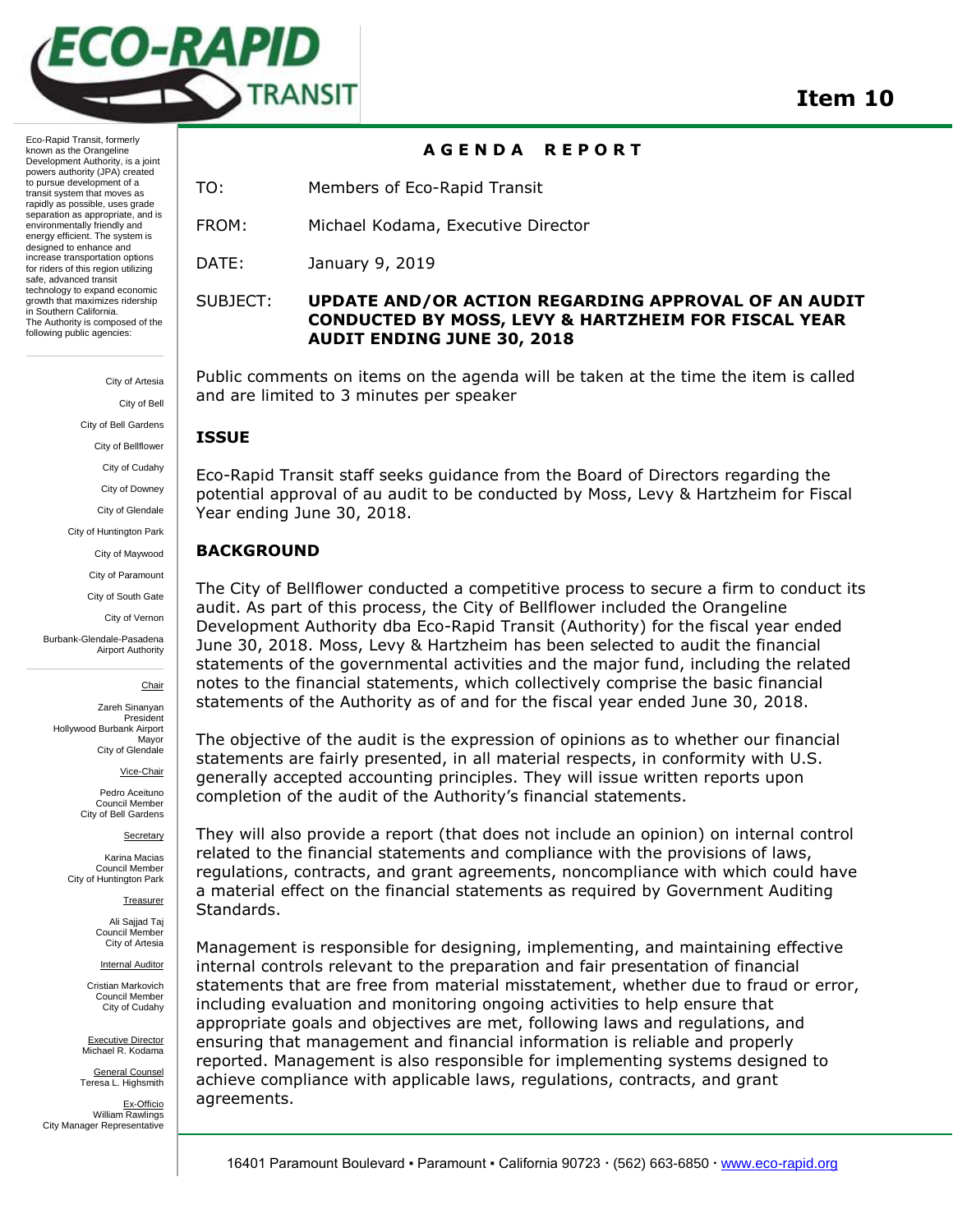

Eco-Rapid Transit, formerly known as the Orangeline Development Authority, is a joint powers authority (JPA) created to pursue development of a transit system that moves as rapidly as possible, uses grade separation as appropriate, and is environmentally friendly and energy efficient. The system is designed to enhance and increase transportation options for riders of this region utilizing safe, advanced transit technology to expand economic growth that maximizes ridership in Southern California. The Authority is composed of the following public agencies:

City of Artesia

City of Bell

City of Bell Gardens

City of Bellflower

City of Cudahy

City of Downey

City of Glendale

City of Huntington Park

City of Maywood City of Paramount

City of South Gate

City of Vernon

Burbank-Glendale-Pasadena Airport Authority

Chair

Zareh Sinanyan President Hollywood Burbank Airport Mayor City of Glendale

Vice-Chair

Pedro Aceituno Council Member City of Bell Gardens

**Secretary** 

Karina Macias Council Member City of Huntington Park

Treasurer

Ali Sajjad Taj Council Member City of Artesia

Internal Auditor

Cristian Markovich Council Member City of Cudahy

Executive Director Michael R. Kodama General Counsel

Teresa L. Highsmith Ex-Officio William Rawlings City Manager Representative They will begin the audit upon our notice to proceed and to issue the reports no later than the mutually agreed upon dates. Craig A Hartzheim is the engagement partner and is responsible for supervising the engagement and signing the reports or authorizing another individual to sign them.

The fee for these services will be at a standard hourly rates plus out-of-pocket costs (such as report reproduction, word processing, postage, travel, copies, telephone, etc.) except that we agree that our gross fee, including expenses, will not exceed \$10,000, with the possibility of additional work beyond the first year of service (see attached).

## **RECOMMENDATION**

It is recommended that the Board:

- 1. Discuss information presented and offer action items; and/or
- 2. Receive and file the item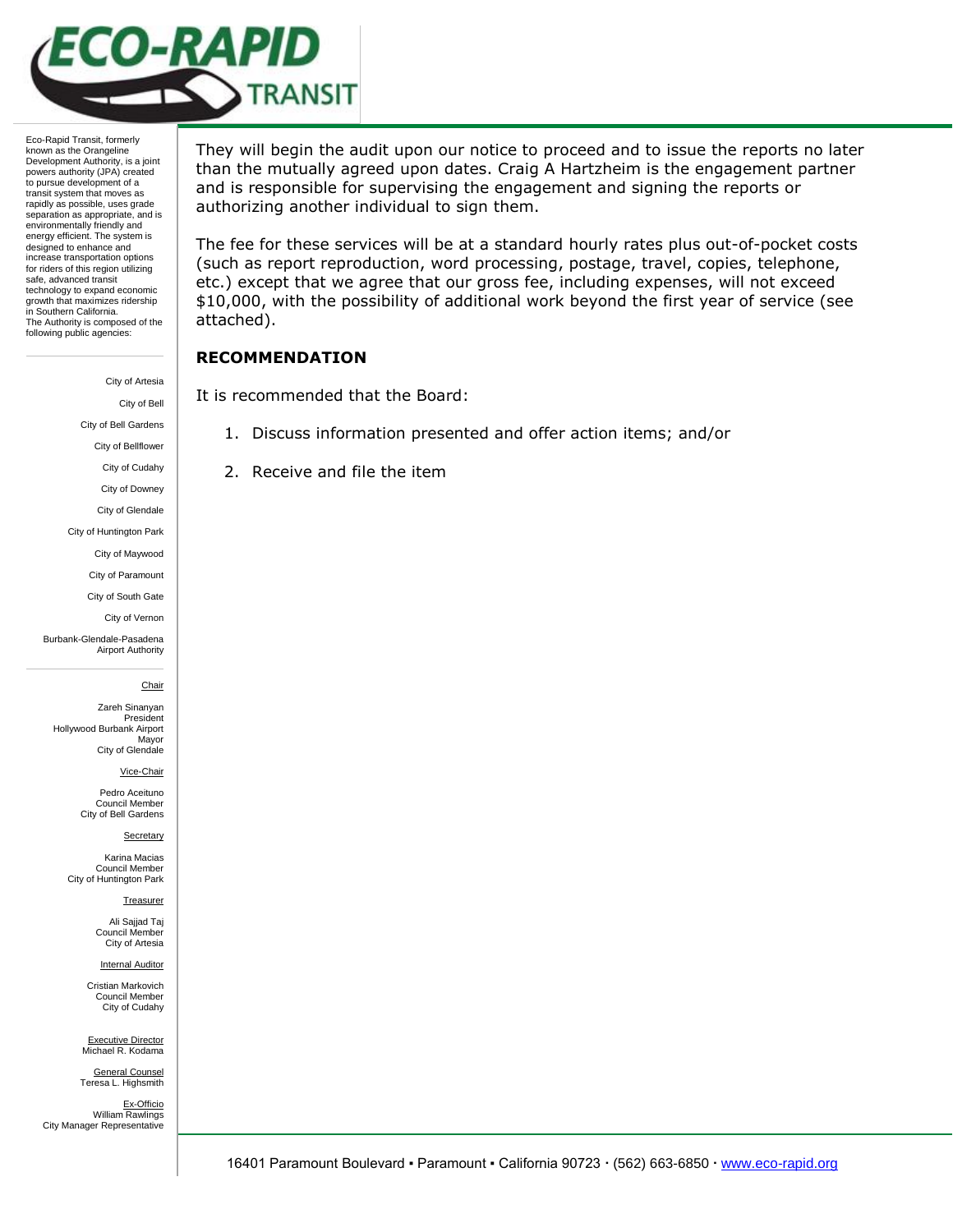

TRAVIS J HOLE, CPA

November 29, 2018

To the Board of Directors Orangeline Development Authority Dba Eco-Rapid Transit 16401 Paramount Blvd Paramount, CA 90723

**PARTNERS** COMMERCIAL ACCOUNTING & TAX SERVICES GOVERNMENTAL AUDIT SERVICES RONALD A LEVY, CPA 433 N. CAMDEN DRIVE, SUITE 730 5800 HANNUM, SUITE E BEVERLY HILLS, CA 90210 HADLEY Y HUI, CPA TEL: 310.273.2745<br>ALEXANDER C.HOM CPA TEL: 310.070.2745 TEL: 310.070.2745 TEL: 310.070.2745 ALEXANDER C HOM, CPA FAX: 310.670.1689 FAX: 310.670.1689 FAX: 310.670.1689 FAX: 310.670.1689 FAX: 310.670.1689<br>ADAM V GUISE. CPA www.mlhcpas.com www.mlhcpas.com www.mlhcpas.com www.mlhcpas.com ADAM V GUISE, CPA www.mlhcpas.com www.mlhcpas.com

We are pleased to confirm our understanding of the services we are to provide the Orangeline Development Authority dba Eco-Rapid Transit (Authority) for the fiscal year ended June 30, 2018. We will audit the financial statements of the governmental activities and the major fund, including the related notes to the financial statements, which collectively comprise the basic financial statements of the Authority as of and for the fiscal year ended June 30, 2018. Accounting standards generally accepted in the United States of America provide for certain required supplementary information (RSI), such as management's discussion and analysis (MD&A), to supplement the Authority's basic financial statements. Such information, although not a part of the basic financial statements, is required by the Governmental Accounting Standards Board who considers it to be an essential part of financial reporting for placing the basic financial statements in an appropriate operational, economic, or historical context. As part of our engagement, we will apply certain limited procedures to the Authority's RSI in accordance with auditing standards generally accepted in the United States of America. These limited procedures will consist of inquiries of management regarding the methods of preparing the information and comparing the information for consistency with management's responses to our inquiries, the basic financial statements, and other knowledge we obtained during our audit of the basic financial statements. We will not express an opinion or provide any assurance on the information because the limited procedures do not provide us with sufficient evidence to express an opinion or provide any assurance. The following RSI is required by U.S. generally accepted accounting principles and will be subjected to certain limited procedures, but will not be audited:

- 1) Management's Discussion and Analysis.
- 2) The General Fund Budgetary Comparison Schedule

## **Audit Objectives**

The objective of our audit is the expression of opinions as to whether your financial statements are fairly presented, in all material respects, in conformity with U.S. generally accepted accounting principles. Our audit will be conducted in accordance with auditing standards generally accepted in the United States of America; the standards for financial audits contained in *Government Auditing Standards*, issued by the Comptroller General of the United States and will include tests of accounting records, and other procedures we consider necessary to enable us to express such opinions. We will issue written reports upon completion of our audit of the Authority's financial statements. Our report will be addressed to the Board of Directors and Management of the Authority. We cannot provide assurance that unmodified opinions will be expressed. Circumstances may arise in which it is necessary for us to modify our opinions or add emphasis-of-matter or other-matter paragraphs. If our opinions are other than unmodified, we will discuss the reasons with you in advance. If, for any reason, we are unable to complete the audit or are unable to form or have not formed opinions, we may decline to express opinions or issue reports, or may withdraw from this engagement.

We will also provide a report (that does not include an opinion) on internal control related to the financial statements and compliance with the provisions of laws, regulations, contracts, and grant agreements, noncompliance with which could have a material effect on the financial statements as required by Government Auditing Standards. The report on internal control and on compliance and other matters will include a paragraph that states (1) that the purpose of the report is solely to describe the scope of testing of internal control and compliance, and the results of that testing, and not to provide an opinion on the effectiveness of the entity's internal control on compliance, and (2) that the report is an integral part of an

**OFFICES:** BEVERLY HILLS ∙ CULVER CITY ∙ SANTA MARIA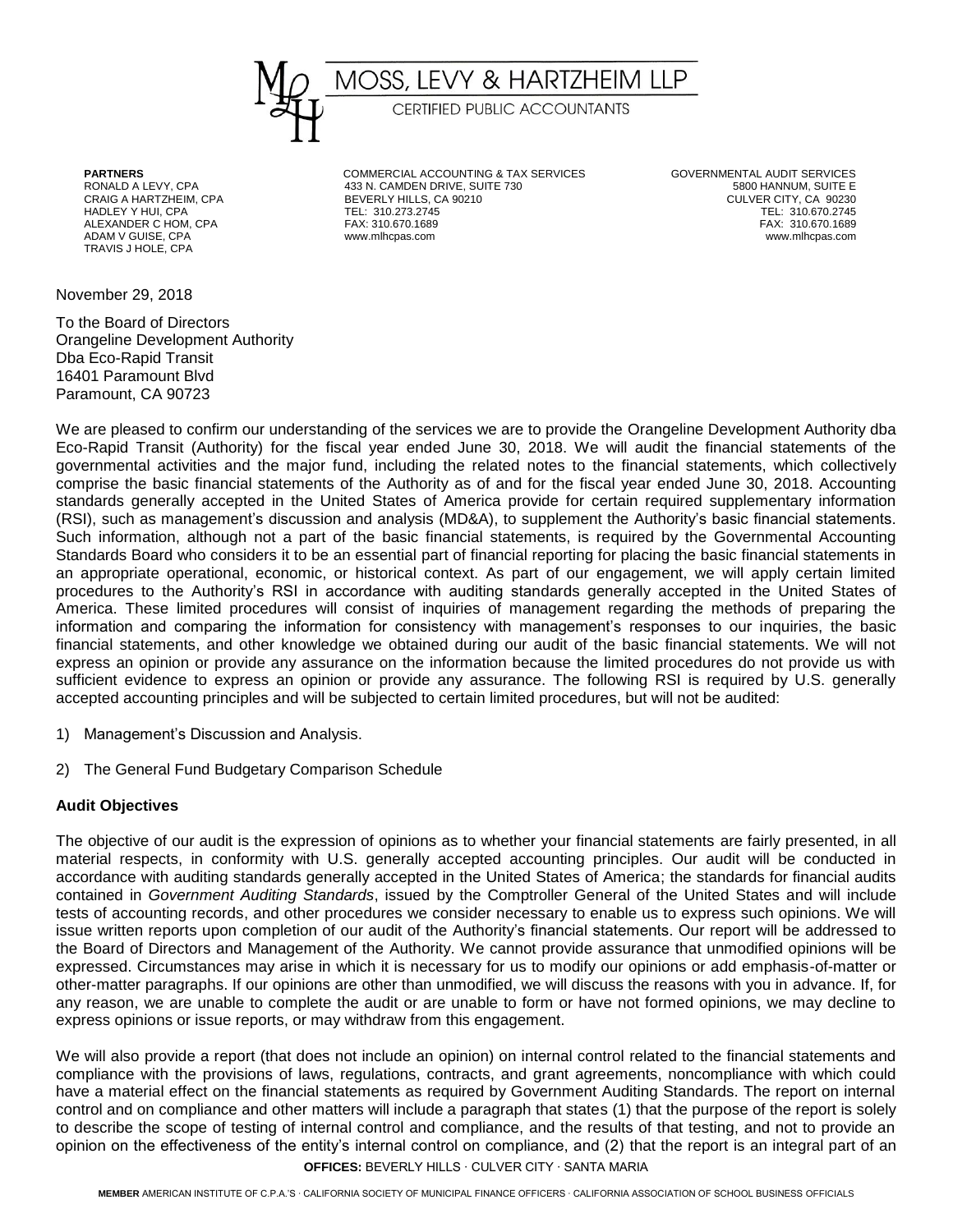audit performed in accordance with Government Auditing Standards in considering the entity's internal control and compliance. The paragraph will also state that the report is not suitable for any other purpose. If during our audit we become aware that the Authority is subject to an audit requirement that is not encompassed in the terms of this engagement, we will communicate to management and those charged with governance that an audit in accordance with U.S. generally accepted auditing standards and the standards for financial audits contained in Government Auditing Standards may not satisfy the relevant legal, regulatory, or contractual requirements.

## **Audit Procedures—General**

An audit includes examining, on a test basis, evidence supporting the amounts and disclosures in the financial statements; therefore, our audit will involve judgment about the number of transactions to be examined and the areas to be tested. An audit also includes evaluating the appropriateness of accounting policies used and the reasonableness of significant accounting estimates made by management, as well as evaluating the overall presentation of the financial statements. We will plan and perform the audit to obtain reasonable assurance about whether the financial statements are free of material misstatement, whether from (1) errors, (2) fraudulent financial reporting, (3) misappropriation of assets, or (4) violations of laws or governmental regulations that are attributable to the government or to acts by management or employees acting on behalf of the government. Because the determination of abuse is subjective, *Government Auditing Standards* do not expect auditors to provide reasonable assurance of detecting abuse.

Because of the inherent limitations of an audit, combined with the inherent limitations of internal control, and because we will not perform a detailed examination of all transactions, there is a risk that material misstatements may exist and not be detected by us, even though the audit is properly planned and performed in accordance with U.S. generally accepted auditing standards and *Government Auditing Standards*. In addition, an audit is not designed to detect immaterial misstatements or violations of laws or governmental regulations that do not have a direct and material effect on the financial statements. However, we will inform the appropriate level of management of any material errors, fraudulent financial reporting, or misappropriation of assets that comes to our attention. We will also inform the appropriate level of management of any violations of laws or governmental regulations that come to our attention, unless clearly inconsequential, and of any material abuse that comes to our attention. We will include such matters in the reports required for a Single Audit. Our responsibility as auditors is limited to the period covered by our audit and does not extend to later periods for which we are not engaged as auditors.

Our procedures will include tests of documentary evidence supporting the transactions recorded in the accounts and may include tests of the physical existence of inventories, and direct confirmation of receivables and certain other assets and liabilities by correspondence with selected individuals, funding sources, creditors, and financial institutions. We will request written representations from your attorneys as part of the engagement, and they may bill you for responding to this inquiry. At the conclusion of our audit, we will require certain written representations from you about your responsibilities for the financial statements; compliance with laws, regulations, contracts, and grant agreements; and other responsibilities required by generally accepted auditing standards.

## **Audit Procedures—Internal Control**

Our audit will include obtaining an understanding of the government and its environment, including internal control, sufficient to assess the risks of material misstatement of the financial statements and to design the nature, timing, and extent of further audit procedures. Tests of controls may be performed to test the effectiveness of certain controls that we consider relevant to preventing and detecting errors and fraud that are material to the financial statements and to preventing and detecting misstatements resulting from illegal acts and other noncompliance matters that have a direct and material effect on the financial statements. Our tests, if performed, will be less in scope than would be necessary to render an opinion on internal control and, accordingly, no opinion will be expressed in our report on internal control issued pursuant to *Government Auditing Standards*.

An audit is not designed to provide assurance on internal control or to identify significant deficiencies or material weaknesses. Accordingly, we will express no such opinion However, during the audit, we will communicate to management and those charged with governance internal control related matters that are required to be communicated under AICPA professional standards and *Government Auditing Standards*.

#### **Audit Procedures—Compliance**

As part of obtaining reasonable assurance about whether the financial statements are free of material misstatement, we will perform tests of the Authority's compliance with the provisions of applicable laws, regulations, contracts and agreements, including grant agreements. However, the objective of those procedures will not be to provide an opinion on overall compliance and we will not express such an opinion in our report on compliance issued pursuant to *Government Auditing Standards*.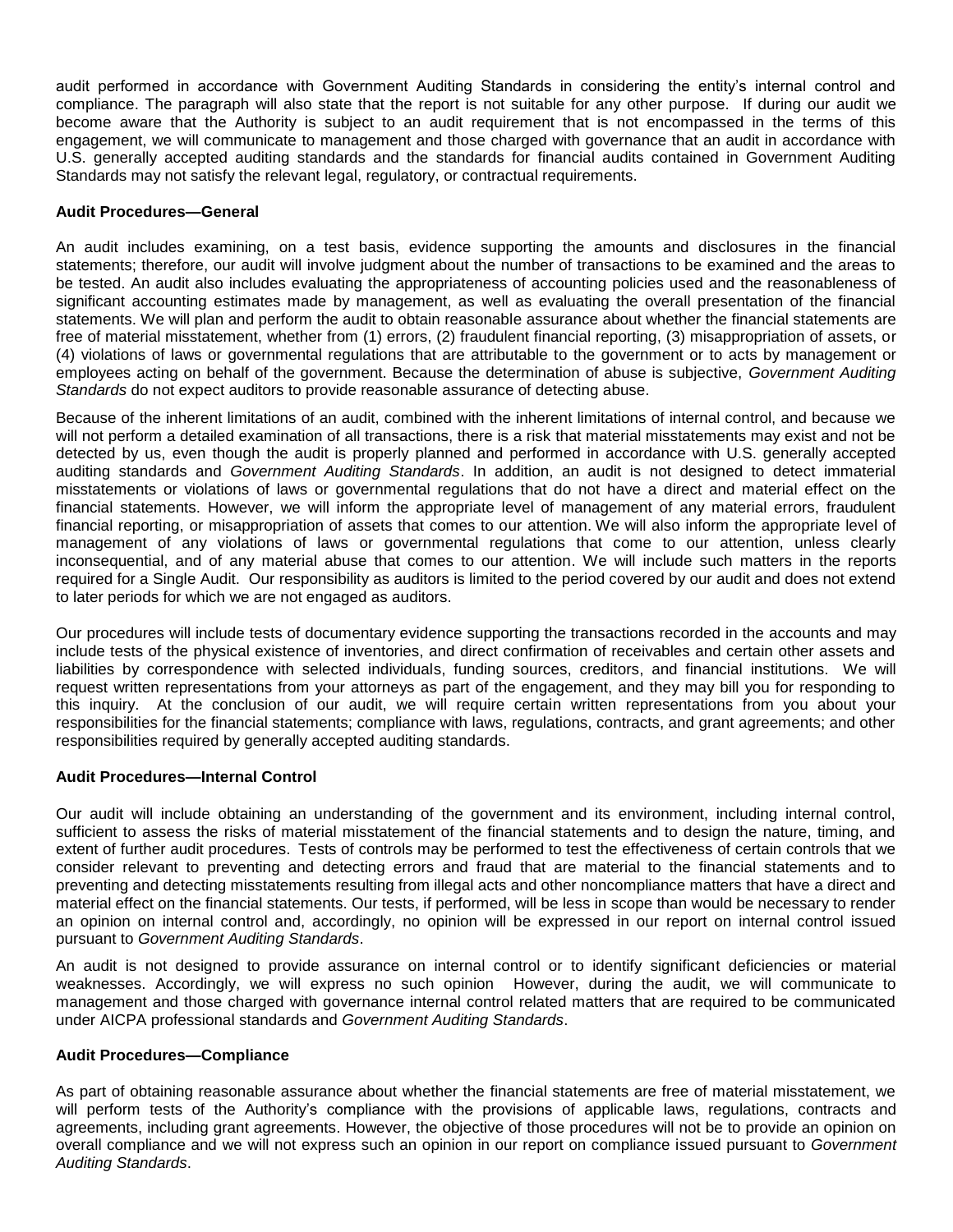#### **Other Services**

We will also assist in preparing the financial statements and related notes to the Authority in conformity with U.S. generally accepted accounting principles based on information provided by you. These nonaudit services do not constitute an audit under Government Auditing Standards and such services will not be conducted in accordance with Government Auditing Standards. We will perform the services in accordance with applicable professional standards. The other services are limited to the financial statement services previously defined. We, in our sole professional judgment, reserve the right to refuse to perform any procedure or take any action that could be construed as assuming management responsibilities.

## **Management Responsibilities**

Management is responsible for designing, implementing, and maintaining effective internal controls relevant to the preparation and fair presentation of financial statements that are free from material misstatement, whether due to fraud or error, including evaluation and monitoring ongoing activities to help ensure that appropriate goals and objectives are met, following laws and regulations, and ensuring that management and financial information is reliable and properly reported. Management is also responsible for implementing systems designed to achieve compliance with applicable laws, regulations, contracts, and grant agreements. You are also responsible for the selection and application of accounting principles, for the preparation and fair presentation of the financial statements and all accompanying information in conformity with U.S. generally accepted accounting principles, and for compliance with applicable laws and regulations and the provisions of contracts and grant agreements.

Management is also responsible for making all financial records and related information available to us and for the accuracy and completeness of that information. You are also responsible for providing us with (1) access to all information of which you are aware that is relevant to the preparation and fair presentation of the financial statements, (2) access to personnel, accounts, books, records, supporting documentation, and other information as needed to perform an audit under the Uniform Guidance, (3) additional information that we may request for the purpose of the audit, and (4) unrestricted access to persons within the government from whom we determine it necessary to obtain audit evidence.

Your responsibilities include adjusting the financial statements to correct material misstatements and for confirming to us in the written representation letter that the effects of any uncorrected misstatements aggregated by us during the current engagement and pertaining to the latest period presented are immaterial, both individually and in the aggregate, to the financial statements taken as a whole.

You are responsible for the design and implementation of programs and controls to prevent and detect fraud, and for informing us about all known or suspected fraud affecting the government involving (1) management, (2) employees who have significant roles in internal control, and (3) others where the fraud could have a material effect on the financial statements. Your responsibilities include informing us of your knowledge of any allegations of fraud or suspected fraud affecting the government received in communications from employees, former employees, grantors, regulators, or others. In addition, you are responsible for identifying and ensuring that the government complies with applicable laws, regulations, contracts, agreements, and grants and for taking timely and appropriate steps to remedy fraud and noncompliance with provisions of laws, regulations, contracts or grant agreements, or abuse that we report.

You are responsible for the preparation of the supplementary information, which we have been engaged to report on, in conformity with U.S. generally accepted accounting principles. You agree to include our report on the supplementary information in any document that contains and indicates that we have reported on the supplementary information. You also agree to make the audited financial statements readily available to users of the supplementary information no later than the date the supplementary information is issued with our report thereon. Your responsibilities include acknowledging to us in the written representation letter that (1) you are responsible for presentation of the supplementary information in accordance with GAAP; (2) you believe the supplementary information, including its form and content, is fairly presented in accordance with GAAP; (3) the methods of measurement or presentation have not changed from those used in the prior period (or, if they have changed, the reasons for such changes); and (4) you have disclosed to us any significant assumptions or interpretations underlying the measurement or presentation of the supplementary information.

Management is responsible for establishing and maintaining a process for tracking the status of audit findings and recommendations. Management is also responsible for identifying and providing report copies of previous financial audits, attestation engagements, performance audits or other studies related to the objectives discussed in the Audit Objectives section of this letter. This responsibility includes relaying to us corrective actions taken to address significant findings and recommendations resulting from those audits, attestation engagements, performance audits, or other studies. You are also responsible for providing management's views on our current findings, conclusions, and recommendations, as well as your planned corrective actions, for the report, and for the timing and format for providing that information.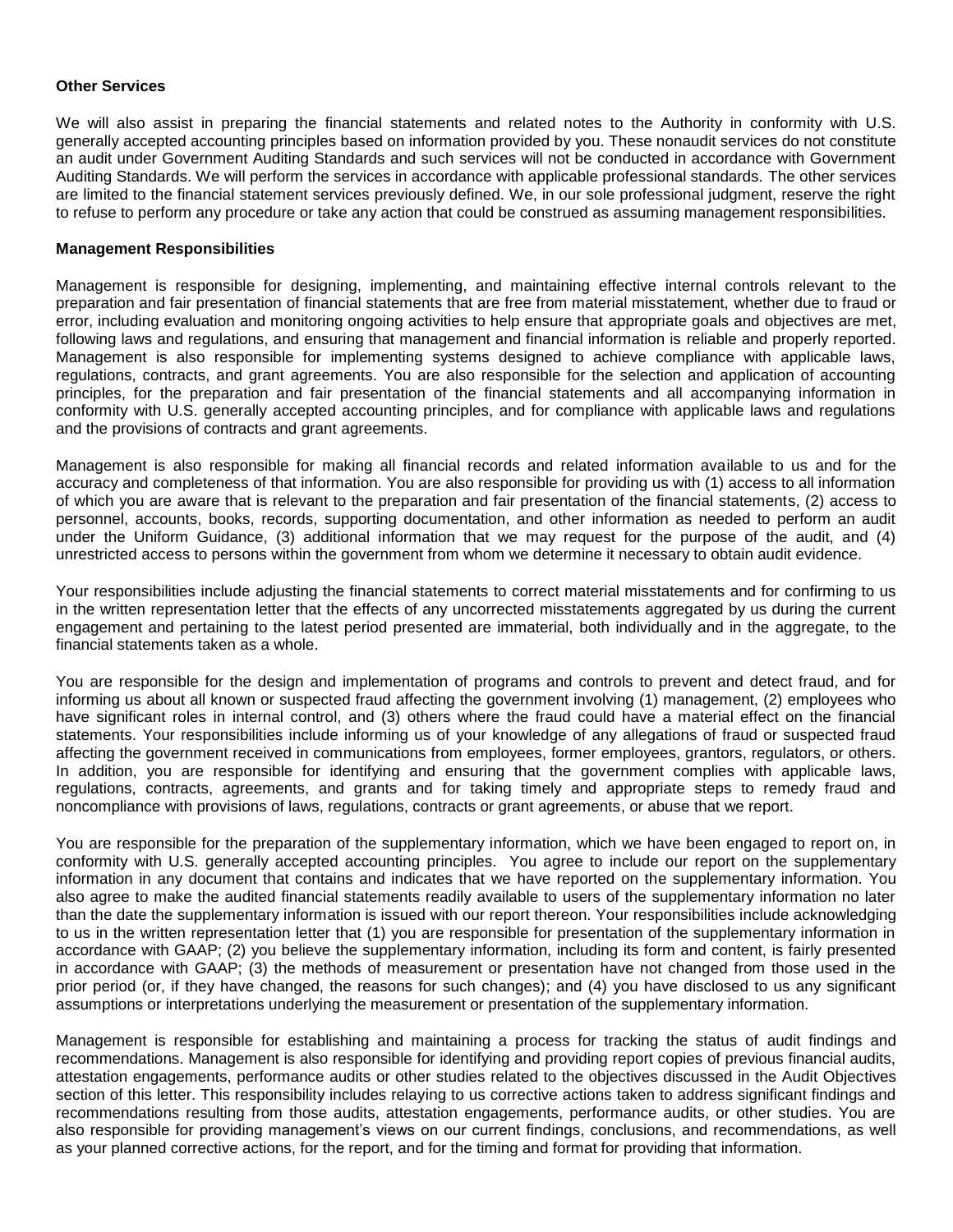You agree to assume all management responsibilities relating to the financial statements and related notes and any other nonaudit services we provide. You will be required to acknowledge in the management representation letter our assistance with preparation of the financial statements and related notes and that you have reviewed and approved the financial statements and related notes prior to their issuance and have accepted responsibility for them. Further, you agree to oversee the nonaudit services by designating an individual, preferably from senior management, with suitable skill, knowledge, or experience; evaluate the adequacy and results of those services; and accept responsibility for them.

## **Engagement Administration, Fees, and Other**

We may from time to time and depending on the circumstances, use third-party service providers in serving your account. We may share confidential information about you with these service providers but remain committed to maintaining the confidentiality and security of your information. Accordingly, we maintain internal policies, procedures, and safeguards to protect the confidentiality of your personal information. In addition, we will secure confidentiality agreements with all service providers to maintain the confidentiality of your information and we will take reasonable precautions to determine that they have appropriate procedures in place to prevent the unauthorized release of your confidential information to others. In the event that we are unable to secure an appropriate confidentiality agreement, you will be asked to provide your consent prior to the sharing of your confidential information with the third-party service provider. Furthermore, we will remain responsible for the work provided by any such third-party service providers.

We understand that your employees will prepare all cash, accounts receivable, or other confirmations we request and will locate any documents selected by us for testing.

We will provide copies of our reports to the Authority; however, management is responsible for distribution of the reports and the financial statements. Unless restricted by law or regulation, or containing privileged and confidential information, copies of our reports are to be made available for public inspection.

The audit documentation for this engagement is the property of Moss, Levy & Hartzheim LLP and constitutes confidential information. However, subject to applicable laws and regulations, audit documentation and appropriate individuals will be made available upon request and in a timely manner to the California State Controller or its designee, for purposes of a quality review of the audit, to resolve audit findings, or to carry out oversight responsibilities. We will notify you of any such request. If requested, access to such audit documentation will be provided under the supervision of Moss, Levy & Hartzheim LLP personnel. Furthermore, upon request, we may provide copies of selected audit documentation to the aforementioned parties. These parties may intend, or decide, to distribute the copies or information contained therein to others, including other governmental agencies.

The audit documentation for this engagement will be retained for a minimum of seven years after the report release date or for any additional period requested by the California State Controller. If we are aware that a federal awarding agency or auditee is contesting an audit finding, we will contact the party(ies) contesting the audit finding for guidance prior to destroying the audit documentation.

We expect to begin our audit on a November 30, 2018 and to issue our reports no later than the mutually agreed upon dates. Craig A Hartzheim is the engagement partner and is responsible for supervising the engagement and signing the reports or authorizing another individual to sign them.

Our fee for these services will be at our standard hourly rates plus out-of-pocket costs (such as report reproduction, word processing, postage, travel, copies, telephone, etc.) except that we agree that our gross fee, including expenses, will not exceed \$10,000. Our standard hourly rates vary according to the degree of responsibility involved and the experience level of the personnel assigned to your audit. Our invoices for these fees will be rendered each month as work progresses and are payable on presentation. In accordance with our firm policies, work may be suspended if your account becomes 45 days or more overdue and may not be resumed until your account is paid in full. If we elect to terminate our services for nonpayment, our engagement will be deemed to have been completed upon written notification of termination, even if we have not completed our report. You will be obligated to compensate us for all time expended and to reimburse us for all out-of-pocket costs through the date of termination. The above fee is based on anticipated cooperation from your personnel and the assumption that unexpected circumstances will not be encountered during the audit. If significant additional time is necessary, we will discuss it with you and arrive at a new fee estimate before we incur the additional costs.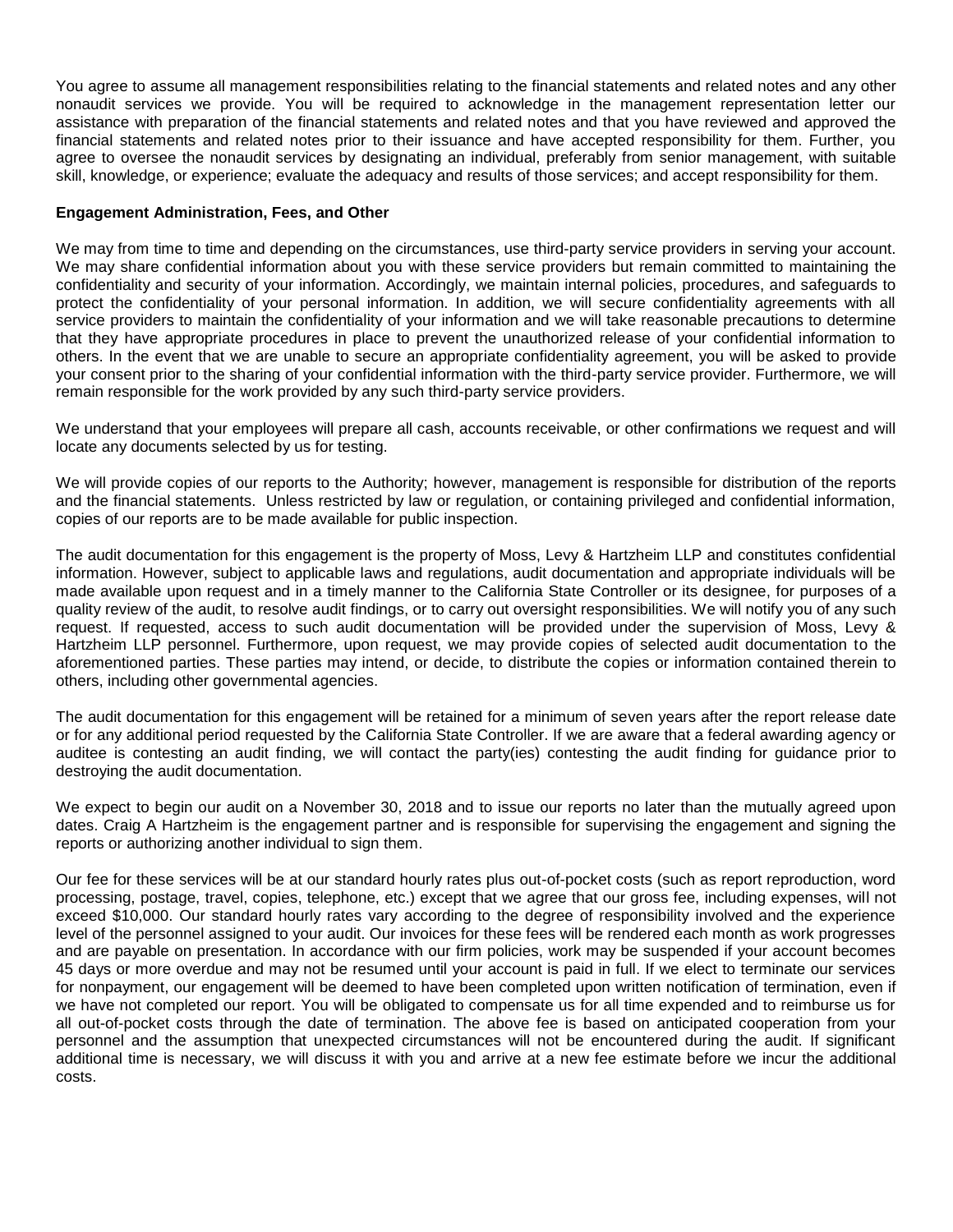We appreciate the opportunity to be of service to the Authority and believe this letter accurately summarizes the significant terms of our engagement. If you have any questions, please let us know. If you agree with the terms of our engagement as described in this letter, please sign the enclosed copy and return it to us.

Very truly yours,

Mors, Leong & Australian

Moss, Levy & Hartzheim LLP

RESPONSE:

This letter correctly sets forth the understanding of the Authority.

Management signature:

Title: **The Community of the Community of the Community of the Community of the Community of the Community of the Community of the Community of the Community of the Community of the Community of the Community of the Commun** 

Date: <u>Date:</u> 2004 Contract 2004 Contract 2004 Contract 2004 Contract 2004 Contract 2004 Contract 2004 Contract 2004 Contract 2004 Contract 2004 Contract 2004 Contract 2004 Contract 2004 Contract 2004 Contract 2004 Contrac